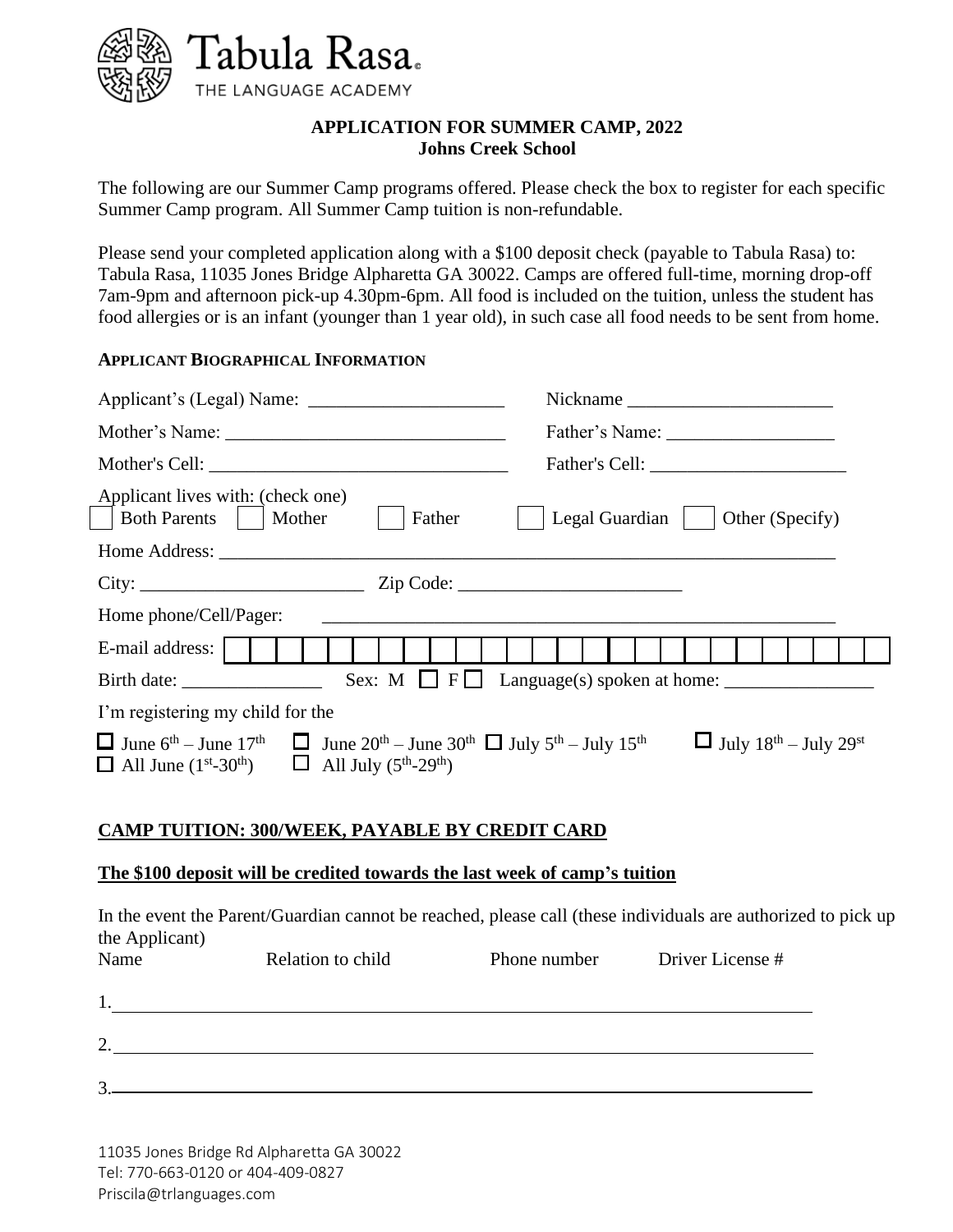

## **Parental Agreement with Tabula Rasa The Language Academy**

In signing this application, Parents/Guardians acknowledge the following terms of enrollment:

- 1. I assume responsibility for the tuition for all the summer camp sessions I choose to register my child.
- 2. I accept the responsibility to keep my financial obligations current without invoice.
- 3. I hereby acknowledge that tuition and related fees are nonrefundable.
- 4. I hereby acknowledge that Tabula Rasa will not organize field trips, school outings and other educational activities in which students may visit off-site locations and facilities. in routine transportation, field trips and other special activities away from the facility.
- 5. I hereby release, hold harmless and indemnify Tabula Rasa, its officers, teachers, assistant teachers and agents from any and all liability or damages arising as a result of injuries to my child sustained while attending school or a school function. I authorize the school to obtain emergency medical care for my child when I'm not available.
- 6. I hereby give my permission for pictures taken of my child during any summer camp activity to be used by Tabula Rasa for school-related publications.
- 7. I acknowledge it is my responsibility to keep my child's records current to reflect any significant changes as they occur, e.g. telephone numbers, work location, emergency contacts, child physician, child's health status, infant feeding plans and immunization records.
- 8. The school agrees to keep me informed of any incidents, illnesses and injuries which include my child.
- 9. My child will not be allowed to enter or leave the school without being escorted by the parent(s), person authorized by parent(s), or facility personnel.
- 10. I understand the school will not provide snack/lunch if my child has allergies, or is younger than 1 year old, I will provide snack/lunch for my child/ren from home.
- 11. I'm aware that the school does not administer any medicine to my child, except the following (if applicable) \_Baby Wipes \_\_\_\_\_\_\_\_Band Aid \_\_\_\_\_\_\_Neosporin or similar ointment \_\_\_\_\_\_Sunscreen \_\_\_\_\_\_\_Insect Repellent \_\_\_\_\_\_Non-prescription ointment (Desitin, Vaseline etc)

The Parent(s)/Guardian(s) signing this Registration Form is/are responsible for the payment of tuition in accordance with the terms and conditions set forth above. Parents/Guardians hereby certify that, to the best of our knowledge, the information contained in this application is true and accurate. The Staff of Tabula Rasa may verify any part of this application material. The applicant desires to be a student at Tabula Rasa.

| Date |                                          |
|------|------------------------------------------|
|      | Parent Signature                         |
| Date |                                          |
|      | Parent Signature                         |
|      |                                          |
| Date |                                          |
|      | Authorized Representative of Tabula Rasa |

#### **Notice of Nondiscriminatory Policy**

Tabula Rasa admits students of any race, color, national and ethnic origin to all the rights, privileges, programs and activities generally accorded or made available to students at Tabula Rasa. It does not discriminate on the basis of race, color, national and ethnic origin in administration of its educational policies, scholarships, athletic and other school administered programs.

11035 Jones Bridge Rd Alpharetta GA 30022 Tel: 770-663-0120 or 404-409-0827 Priscila@trlanguages.com